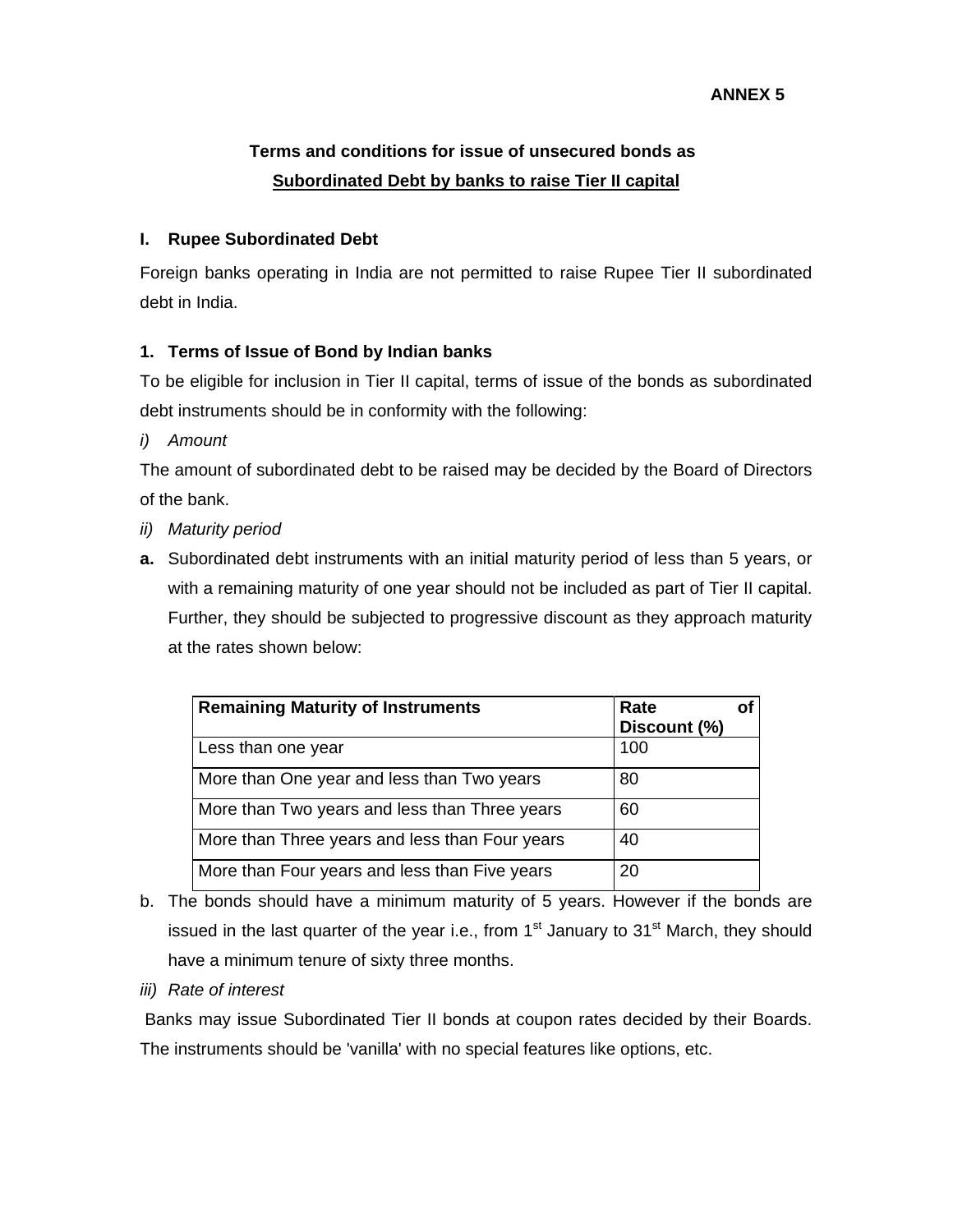#### *iv) Other conditions*

o The instruments should be fully paid-up, unsecured, subordinated to the claims of other creditors, free of restrictive clauses and should not be redeemable at the initiative of the holder or without the consent of the Reserve Bank of India.

o Necessary permission from Foreign Exchange Department should be obtained for issuing the instruments to NRIs/OCBs/FIIs.

o Banks should comply with the terms and conditions, if any, set by SEBI/other regulatory authorities in regard to issue of the instruments.

v) Banks should indicate the amount of subordinated debt raised as Tier II capital by way of explanatory notes/ remarks in the Balance Sheet as well as in Schedule 5 to the Balance Sheet under 'Other Liabilities & Provisions'.

#### **2. Inclusion in Tier II capital**

Subordinated debt instruments will be limited to 50 per cent of Tier-I Capital of the bank. These instruments, together with other components of Tier II capital, should not exceed 100% of Tier I capital.

#### **3. Grant of advances against bonds**

Banks should not grant advances against the security of their own bonds.

#### **4. Compliance with Reserve Requirements**

The total amount of Subordinated Debt raised by the bank has to be reckoned as liability for the calculation of net demand and time liabilities for the purpose of reserve requirements and, as such, will attract CRR/SLR requirements.

## **5. Treatment of Investment in subordinated debt**

Investments by banks in subordinated debt of other banks will be assigned 100% risk weight for capital adequacy purpose. Also, the bank's aggregate investment in Tier II bonds issued by other banks and financial institutions shall be within the overall ceiling of 10 percent of the investing bank's total capital. The capital for this purpose will be the same as that reckoned for the purpose of capital adequacy.

## **6. Subordinated Debt in foreign currency raised by Indian banks**

Banks may take approval of RBI on a case-by-case basis**.**